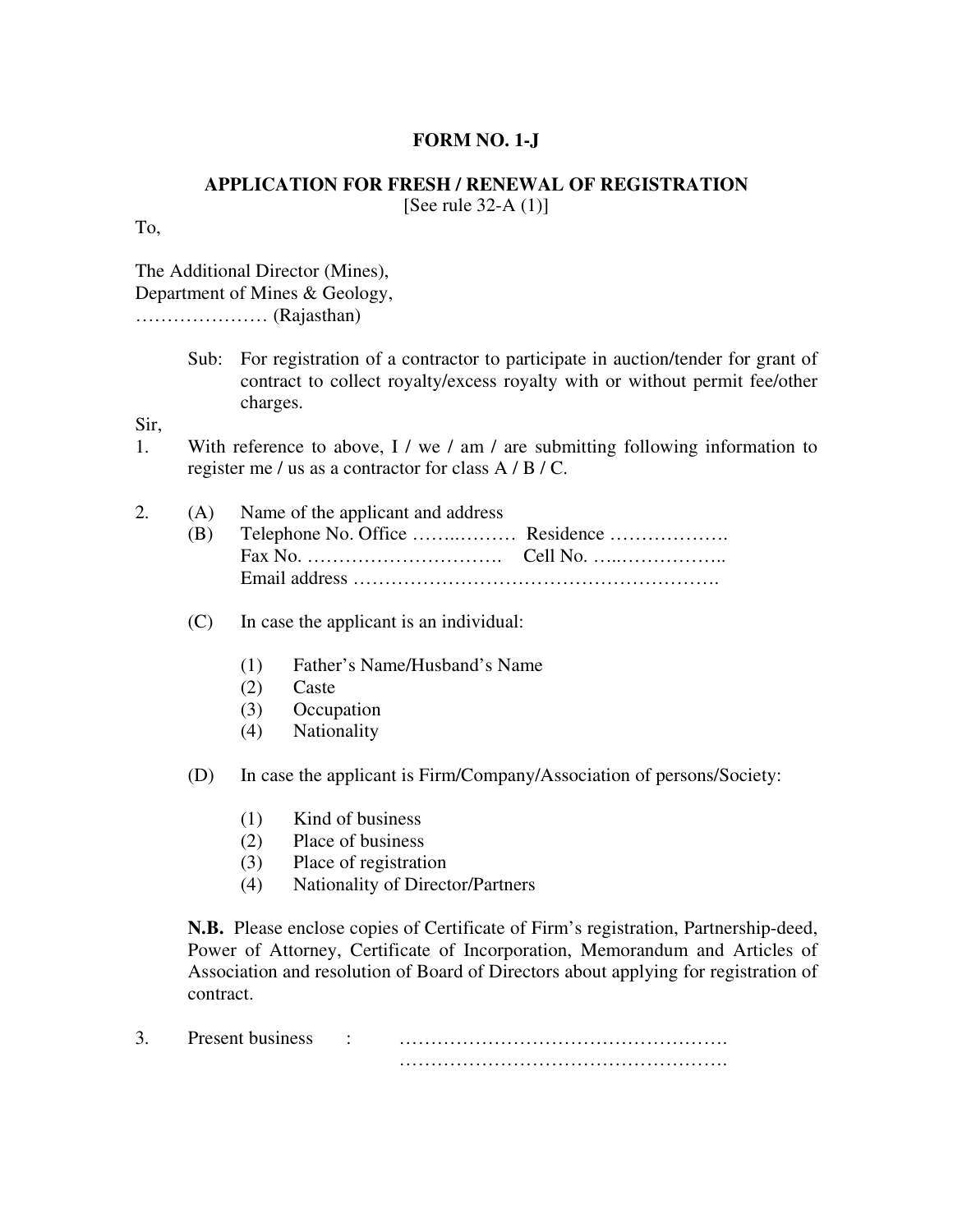4. Experience of various contracts / M.L. / Q.L. in the Mines Department for last five years:

| S.  | Particulars of | Area | Mineral | Period | Jurisdiction  |
|-----|----------------|------|---------|--------|---------------|
| No. | contract/ML/QL |      |         |        | of            |
|     |                |      |         |        | <b>ME/AME</b> |
|     |                |      |         |        |               |
|     |                |      |         |        |               |
|     |                |      |         |        |               |
|     |                |      |         |        |               |
|     |                |      |         |        |               |

**Note**: 1. Enclose no dues certificate issued from AME/ME of the particular jurisdiction.

- 2. Please attach separate sheet for more details, if any.
- 5. Details of held contracts/ML/QL in the name of applicant and his family members and partners of firm/director of co./association of persons :

| S.No. Particulars of | Area | Mineral | Period | Jurisdiction  |
|----------------------|------|---------|--------|---------------|
| contract/ML/QL       |      |         |        | of            |
|                      |      |         |        | <b>ME/AME</b> |
|                      |      |         |        |               |
|                      |      |         |        |               |
|                      |      |         |        |               |
|                      |      |         |        |               |

**Note**: 1. Enclose no dues certificate issued from AME/ME of the particular jurisdiction.

- 2. Please attach separate sheet for more details, if any.
- 6. Enclose net worth certificate of Chartered Accountant for value of Rs. **Example 3** as per performa attached with form.
- 7. Enclosed security amount in form of FDR / NSC for due observance of terms and conditions of tender/auction pledged in favour of Additional Director (Mines) \_\_\_\_\_\_\_\_\_\_\_ FDR / NSC No. \_\_\_\_\_\_\_\_\_\_\_\_ dated \_\_\_\_\_\_\_\_\_\_\_\_\_ issued from \_\_\_\_\_\_\_\_\_\_\_\_\_\_\_\_ for a period of \_\_\_\_\_\_\_\_\_\_\_ years.
- 8. Properly sworn affidavit stating that:
	- (a) No dues of the Department is outstanding against the applicant and family members.
	- (b) The applicant is financially sound and fully capable to run such contracts.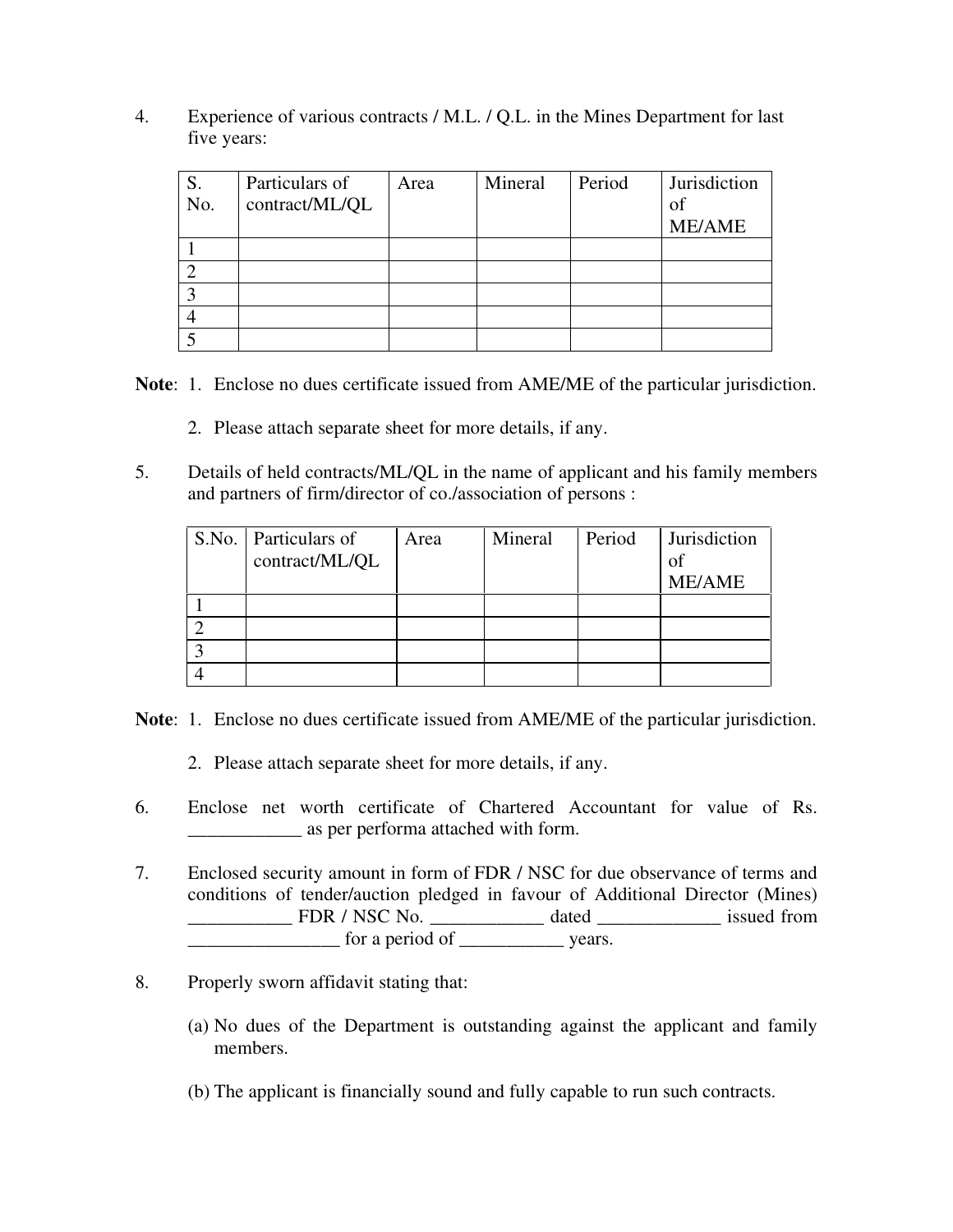- (c) The information furnished by an applicant is true and correct.
- (d) In case of breach of any terms and conditions of tender/ auction of contract, or if any information furnished will found incorrect, the department may cancel the registration and impose penalty with forfeiture of security amount after serving 15 days notice to the contractor.
- 9. Self attested copy of anyone of the following document is to be enclosed
	- (i) Copy of PAN Card;
	- (ii) Copy of Driving Licence;
	- (iii) Copy of Voter Identification Card;
	- (iv) Copy of Passport;
	- (v) Bank Pass Book;
- 10. Any other particulars which the applicant may wish to furnish Enclosures
	- 1. Demand Draft of Rs.
	- 2. F.D.R./N.S.C. of Rs.
	- 3. Affidavit
	- 4. Net worth certificate issued by Chartered Accountant
	- 5. Papers of property mentioned in Net worth certificate
	- 6. Any other documents as per item number 2

Yours faithfully,

Dated: \_\_\_\_\_\_\_\_\_\_\_

(Applicant)